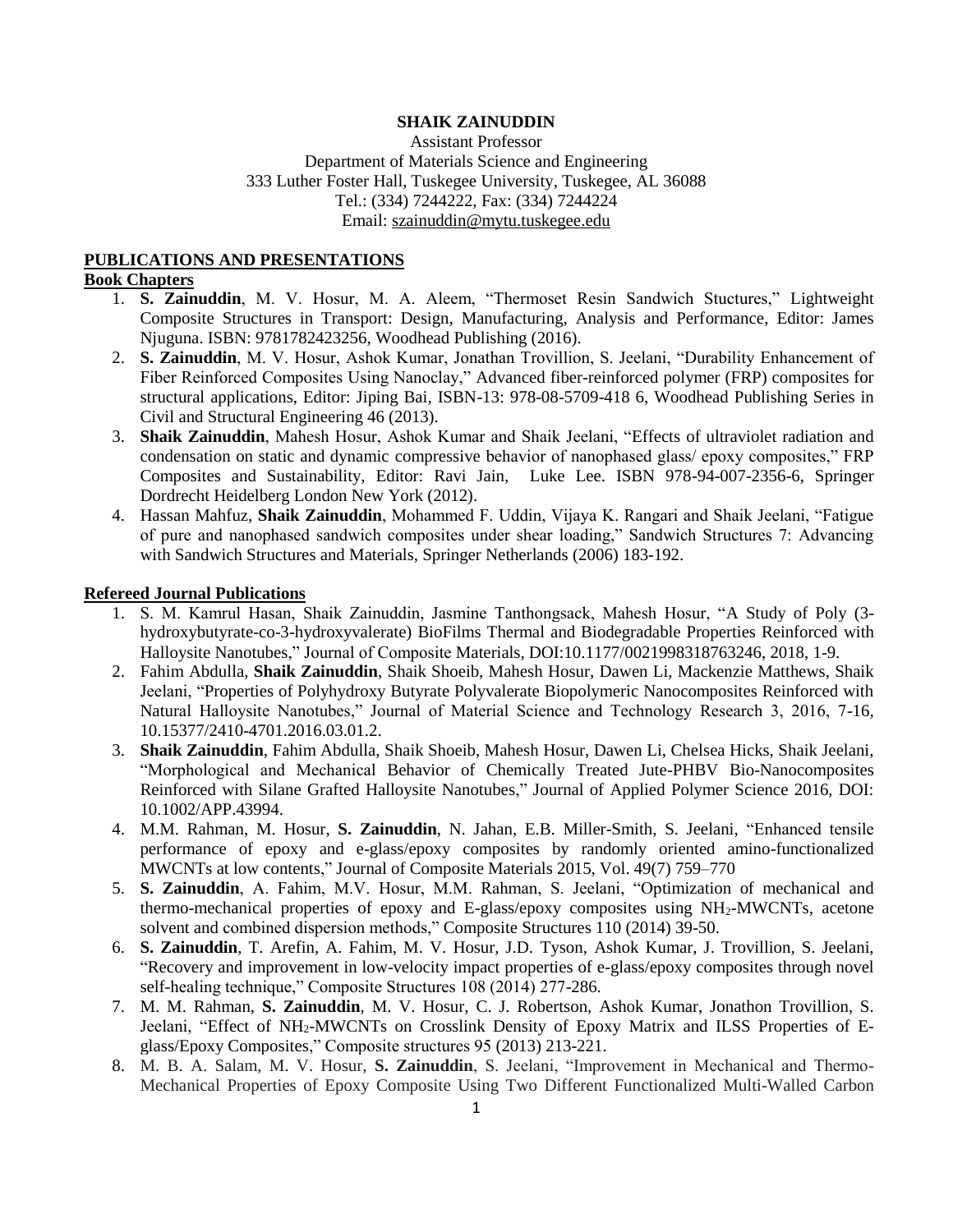Nanotubes," Open Journal of Composite Materials 3 (2013) 1-9.

- 9. Muhammad Rahman, Mahesh Hosur, **Shaik Zainuddin**, Uday Vaidya, Arefin Tauhid, Ashok Kumar, Jonathan Trovillion, Shaik Jeelani, "Effects of amino-functionalized MWCNTs on ballistic impact performance of E-glass/epoxy composites using a spherical projectile," [International](http://www.sciencedirect.com/science/journal/0734743X) Journal of Impact [Engineering](http://www.sciencedirect.com/science/journal/0734743X) 57 (2013) 108–118.
- 10. M.M. Rahman, **S. Zainuddin**, M. V. Hosur, J.E. Malone, M.B.A. Salam, Ashok Kumar, S. Jeelani, "Improvements in mechanical and thermo-mechanical properties of e-glass/epoxy composites using amino functionalized MWCNTs," Composite Structures 94 (2012) 2397-2406.
- 11. [Muhammad](http://www.sciencedirect.com/science/article/pii/S0142941812001596) M. Rahman, [Mahesh](http://www.sciencedirect.com/science/article/pii/S0142941812001596) Hosur, **Shaik [Zainuddin](http://www.sciencedirect.com/science/article/pii/S0142941812001596)**, [Kailash](http://www.sciencedirect.com/science/article/pii/S0142941812001596) C. Jajam, [Hareesh](http://www.sciencedirect.com/science/article/pii/S0142941812001596) V. Tippur, [Shaik](http://www.sciencedirect.com/science/article/pii/S0142941812001596) [Jeelani,](http://www.sciencedirect.com/science/article/pii/S0142941812001596) "Mechanical characterization of epoxy composites modified with reactive polyol diluent and randomly-oriented amino-functionalized MWCNTs," [Polymer](http://www.sciencedirect.com/science/journal/01429418) Testing 31(8) (2012) 1083-1093.
- 12. Muhammad M. Rahman, Mahesh Hosur, Adriane G. Ludwick, **Shaik Zainuddin**, Ashok Kumar, Jonathan Trovillion, Shaik Jeelani, "Thermo-mechanical behavior of epoxy composites modified with reactive polyol diluent and randomly-oriented amino-functionalized multi-walled carbon nanotubes," Polymer Testing 31 (2012) 777–784.
- 13. Mahesh Hosur, Rajib Barua, **Shaik Zainuddin**, Ashok Kumar, Jonathan Trovillion, Shaik Jeelani, "Effect of Processing Techniques on the Performance of Epoxy/MWCNT Nanocomposites," Journal of Applied Polymer Science, DOI: 10.1002/APP.37990 (2012).
- 14. Mahesh Hosur, Rajib Barua, **Shaik Zainuddin**, Ashok Kumar, Jonathan Trovillion, Shaik Jeelani, "Rheology, Flexure and Thermomechanical Characterization of Epoxy/CNF Nanocomposites: Effect of Dispersion Techniques," Polymers and Polymer Composites 20 (6) (2012) 517-530.
- 15. **S. Zainuddin**, M. V. Hosur, R. Barua, Ashok Kumar, S. Jeelani, "Effects of ultraviolet radiation and condensation on static and high strain rate compression behavior of nanoclay infused glass/ epoxy composites," Journal of Composite Materials 45 ( 18) (2011) 1901-1918.
- 16. **S. Zainuddin**, M. V. Hosur, Y. Zhou, Alfred T. Narteh, A. Kumar, S. Jeelani, "Experimental and numerical investigations on flexure and thermal properties of nanoclay-epoxy nanocomposites," Materials Science Engineering A 527 (2010) 7920-7926.
- 17. **S. Zainuddin**, M. V. Hosur, A. Kumar, S. Jeelani, "Environmental Effects on the Flexural Performance of Neat and Nanophased Glass Fiber Reinforced Plastic Composites "Durability Study of Neat/Nanophased GFRP Composites Subjected to Different Environmental Conditioning," Materials Science and Engineering A 527 (2010) 3091-3099.
- 18. **S. Zainuddin**, H. Mahfuz, S. Jeelani, "Enhancing Fatigue Performance of Sandwich Composites with Nanophased Core," Journal of Nanomaterials 2010, doi:10.1155/2010/712731 (2010).
- 19. Mahesh Hosur, Rajib Barua, **Shaik Zainuddin**, Shaik Jeelani, Ashok Kumar, Jonathan Trovillion, Yadira Perez, "Processing and characterization of epoxy nanocomposites with MWCNT's/CNF's using thinky and 3-roll shear mixing techniques," Revista Matéria 15 (2010) 247–253.
- 20. **S. Zainuddin**, M. V. Hosur, Y. Zhou, A. Kumar, S. Jeelani, "Durability studies of montmorillonite clay filled epoxy composites under different environmental conditions," Materials Science and Engineering A 507 (2009) 117–123.
- 21. M. F. Uddin, H. Mahfuz, S. Zainuddin, S. Jeelani, "Improving Ballistic Performance of Polyurethane Foam by Nanoparticle Reinforcement," Journal of Nanotechnology 2009, doi:10.1155/2009/794740 (2009).
- 22. M.V. Hosur, A. A. Mohammed, **S. Zainuddin**, S. Jeelani, "Processing of nanoclay filled sandwich composites and their response to low-velocity impact loading," Composite Structures 82 (2008) 101-116.
- 23. M.V. Hosur, A. A. Mohammed, **S. Zainuddin**, S. Jeelani, "Low- Velocity impact performance of nanophased foam- core sandwich composites," Materials Science and Engineering A 498 (2008) 100–109.
- 24. H. Mahfuz, **S. Zainuddin**, Vijaya K. Rangari, S. Jeelani, M. R. Parker, T. Al-Saadi, "Enhancement of strength and stiffness of SC-15 epoxy through CNT/CNF reinforcement under high magnetic fields," Journal of Materials Science 44 (2009), 1113- 1120.
- 25. H. Mahfuz, **S. Zainuddin**, Vijaya K. Rangari, S. Jeelani, M. R. Parker, T. Al-Saadi, "Enhancement of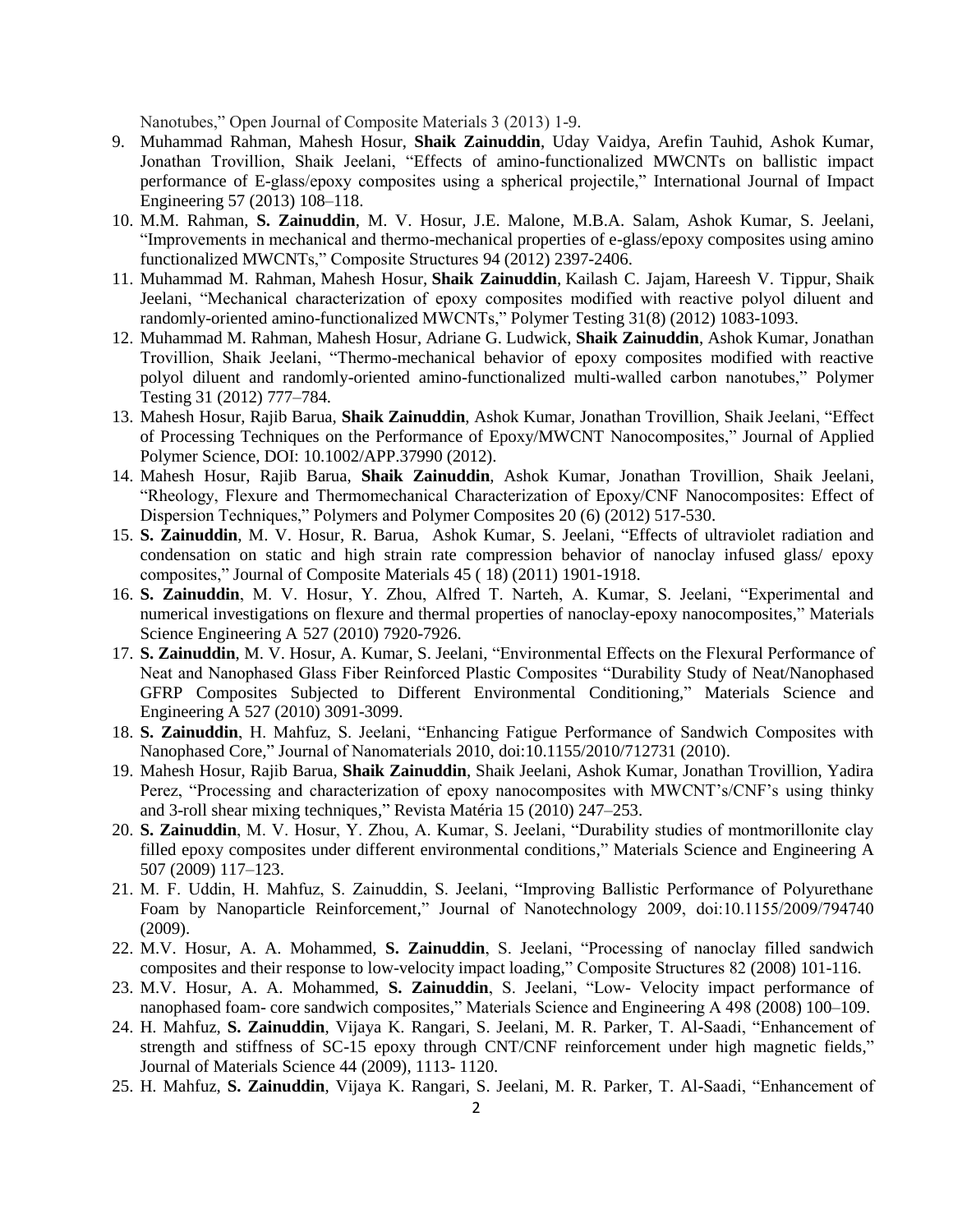strength and stiffness of epoxy- based composites using nanoparticle infusion and high magnetic fields," Journal of Material letters 61 (2007) 2535–2539.

26. H. Mahfuz, M. Uddin, Vijaya K. Rangari, M. Saha, **S. Zainuddin**, S. Jeelani, "High strain rate response of sandwich composites with nanophased cores," Applied Composite Materials 12 (2005) 193-211.

# **Refereed Conference Publications**

- 1. Farooq Syed, **Shaik Zainuddin**, Mackenzie Matthews, Mahesh Hosur, Shaik Jeelani, "Effect of Varying Degree of Functionalization on Crosslinking and Interfacial Properties of Amine (NH<sub>2</sub>) Functionalized Single-Walled Carbon Nanotube Nanocomposite: A Molecular Dynamics Simulation Approach," SAMPE-CAMX University Research Symposium, Orlando, FL, Dec. 12-14, 2017.
- 2. S.M. Kamrul Hasan, **Shaik Zainuddin**, Jasmine Tanthongsack, Mahesh Hosur, Lawrence Allen, "A Study on the Effect of Halloysite Nanotubes on the Thermal, Durability and Biodegradability Performance of Poly (hydroxy butyrate hydroxy valerate)-PHBV Nano-Biocomposites," CAMX, Orlando, FL, Dec. 12-14, 2017.
- 3. **Shaik Zainuddin**, Chukwuma E. Nweke, Mahesh Hosur, Shaik Jeelani, "Effect of Core-Shell Siloxane/Carbon Nanotubes Modifiers on the Mechanical and Thermo-Mechanical Performance of Bismaleimide Nanocomposites," CAMX, Orlando, FL, Sept. 11-14, 2017.
- 4. Chukwuma E. Nweke, **Shaik Zainuddin**, Mahesh Hosur, Vincent Hollowman, Shaik Jeelani, "Processing and Characterization of Carbon Nanotube/Core Shell Siloxane Modified High Temperature Bismaleimide Polymeric Composites," SAMPE, Long Beach, CA, May 23-26, 2016.
- 5. Farooq Syed, **Shaik Zainuddin**, Amari Carter, Mackenzie Matthews, Mahesh V. Hosur, Shaik Jeelani, "Single-Walled Carbon Nanotube Added Epon 862 Nanocomposites: Investigating the Crosslinking Behavior and Interfacial Properties Through Molecular Dynamics Simulations," SAMPE, Long Beach, CA, May 23-26, 2016.
- 6. **Shaik Zainuddin**, Abdullah Fahim, Shaik Shoieb, Mahesh V. Hosur, Dawen Li, Brittany Terry, Shaik Jeelani, "Jute Bio-Nanocomposites Reinforced with Grafted Halloysite Nanotubes Added PHBV Polymer," SAMPE, Long Beach, CA, May 23-26, 2016.
- 7. **Shaik Zainuddin**, Abdullah Fahim, Tauhid Arefin, Mahesh Hosur, Shaik Jeelani, "Mechanical performance of jute/epoxy, glass/epoxy and hybrid jute/glass/epoxy composites," SAMPE, Seattle, June 2-5, 2014.
- 8. Abdullah Fahim, **Shaik Zainuddin**, Ema K. Masuma, Jeremiah Tyson, Mahesh V. Hosur, Shaik Jeelani, "Morphological, Thermal and Tensile Properties of Halloysite Nanotubes Filled Poly Hydroxybutyrate-co-Hydroxyvalerate (PHBV) Nanocomposites," SAMPE, Seattle, June 2-5, 2014.
- 9. **Shaik Zainuddin**, Tauhid Arefin, Mahesh Hosur, Shaik Jeelani, Ashok Kumar, "Recovery of low-velocity impact properties of glass fiber reinforced composites through self-healing technique," Proceeding of IMECE2013, ASME International Mechanical Engineering Congress and Exposition, San Diego, California, Nov. 15-21, 2013,
- 10. M. M. Rahman, **S. Zainuddin**, M. V. Hosur, J.E. Malone, Ashok Kumar, S. Jeelani, "Optimization of low velocity impact properties of e-glass/epoxy composites using plasticizing modifiers" ASME, Houston, Texas, Nov. 9-15, 2012
- 11. M. M. Rahman, **S. Zainuddin**, M. V. Hosur, Ashok Kumar, J. Trovillion, S. Jeelani, "Effect of aminofunctionalized MWCNTs on high velocity impact properties of E-glass/epoxy composites" American Society of Composites conference, Arlington, Texas, Oct. 1-3, 2012.
- 12. M. M. Rahman, **S. Zainuddin**, M. V. Hosur, S. Jeelani, "A study on enhancement of energy absorption capability of glass fiber reinforced epoxy composites using plasticizing modifier" SAMPE, Baltimore, Maryland, May 21-24, 2012.
- 13. M. M. Rahman, **S. Zainuddin**, M. V. Hosur, A. Kumar, J. Trovillion, S. Jeelani, "Effect of enhanced crosslink density on interfacial strength of E-glass/epoxy composites modified by amino-functionalized MWCNTs", ICME, Dhaka-Bangladesh, Dec. 18-20, 2011.
- 14. M.B.A. Salam, M. V. Hosur, **S. Zainuddin**, S. Jeelani, "Characterization of NH2-MWCNT/ epoxy nanocomposites using two different curing cycles," ICME, Dhaka-Bangladesh, Dec. 18-20, 2011.
- 15. Y. Zhou, M. Hosur, S. Jeelani, and **S. Zainuddin**, "Effect of clay on tensile, flex and fatigue behavior of carbon fiber reinforced epoxy," Proceedings of IMECE 20011, 2011 ASME International Mechanical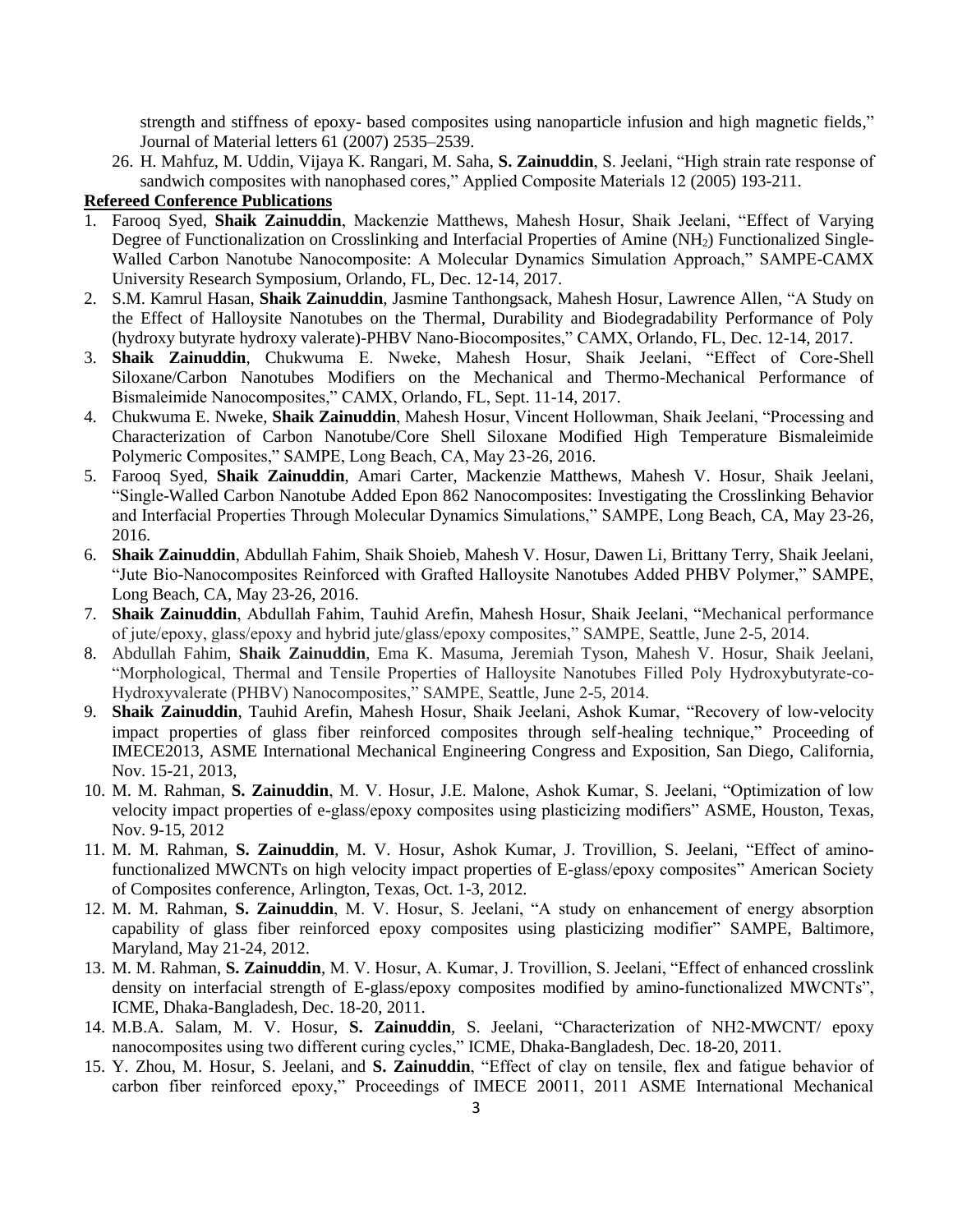Engineering Congress and Exposition, November 11-17, 2011, Denver, Colorado, USA.

- 16. Nusrat Jahan, Mahesh V. Hosur, **Shaik Zainuddin**, Shaik Jeelani, "Mechanical and thermal characterization of COOH-functionalized MWCNT infused epon 862 nanocomposites", ICME, Dhaka-Bangladesh, Dec. 18- 20, 2011.
- 17. M.B.A. Salam, **S. Zainuddin**, M. V. Hosur, M. M. Rahman, J. Holly Jr., S. Jeelani, "Mechanical and thermal investigation of NH<sub>2</sub> functionalized multi-walled carbon nanotube epoxy nanocomposite", SAMPE, Fort Worth, TX, Oct. 17-20, 2011.
- 18. M. M. Rahman, **S. Zainuddin**, M. V. Hosur, C. J. Robertson, M.B.A. Salam, Ashok Kumar, S. Jeelani, "Experimental investigation of E-glass/epoxy composites modified using NH2 functionalized multi-walled carbon nanotubes through sonication and calendaring methods", SAMPE, Fort Worth, TX, Oct. 17-20, 2011.
- 19. **Shaik Zainuddin**, Mahesh Hosur, Harish Rao, Rajib Barua, Shaik Jeelani, Ashok Kumar, Jonathan Trovillion, "Influence of Non-Functionalized and Functionalized MWCNTs on Mechanical and Thermal Properties of Epoxy Composites", IMECE, Vancouver, Canada, Nov. 12-18, 2010.
- 20. Alfred Tcherbi-Narteh, Mahesh V. Hosur, **Shaik Zainuddin**, Shaik Jeelani, "Compression and Flexural Response of Carbon/Epoxy-Nanoclay Nanocomposites Subjected to UV Radiation and Condensation", IMECE, Vancouver, Canada, 12-18 November, 2010.
- 21. Alfred Tcherbi-Narteh, Mahesh Hosur, **Shaik Zainuddin**, Shaik Jeelani, "Static and High Strain Rate Compression Response of Carbon/Epoxy-Nanoclay Composites Subjected to Synergistic Effect of UV Radiation and Condensation", ACCM-7, Taipei, Taiwan, Nov. 15-18, 2010.
- 22. **S. Zainuddin**, M. V. Hosur, R. Barua, H. Rao and S. Jeelani, "Influence of amino functionalized multi-walled carbon nanotube reinforcement on the mechanical and thermal properties of SC-15 epoxy nanocomposite", 'nano Future', for the 21st Century, International conference on "Nanotechnology – Materials and Composites for Frontier Applications", Pune, India, Oct. 14-15, 2010.
- 23. Alfred Tcherbi-Narteh, Mahesh Hosur, **Shaik Zainuddin**, Shaik Jeelani "Compression and Flexural Response of Carbon/Epoxy-Nanoclay Nanocomposites Subjected to UV Radiation and Condensation", SAMPE, Salt Lake City, UT, Oct.11-14, 2010.
- 24. Mahesh Hosur, Rajib Barua, **Shaik Zainuddin**, Shaik Jeelani, "Processing and Characterization of VGCNF Infused Epoxy Nanocomposites Using Three Different Techniques", SAMPE, Salt Lake City, UT, Oct. 11-14, 2010.
- 25. Mahesh V. Hosur, Rajib Barua, **Shaik Zainuddin**, Shaik Jeelani, Ashok Kumar, Jonathan Trovillion, "Processing Optimization and Characterization of MWCNT infused Epoxy Nanocomposites Using Three Different Techniques", ASC, Dayton, OH, Sept. 19-21, 2010.
- 26. Mahesh Hosur, Rajib Barua, **Shaik Zainuddin**, Shaik Jeelani, Ashok Kumar, Jonathan Trovillion, Yadira Perez, "Processing and Characterization of Epoxy Nanocomposites with MWCNTs/CNFs Using Thinky and 3-Roll Shear Mixing Techniques", 1<sup>st</sup> TMS-ABM International Materials Congress, Rio de Janeiro, Brazil, July, 2010.
- 27. **S. Zainuddin**, M. V. Hosur, R. Barua, and A. V. Anafo, Ashok Kumar and S. Jeelani, "Effects of Ultraviolet Radiation and Condensation on Static and High Strain Rate Behavior of Nanophased Glass/ Epoxy Composites", The 1st joint American- Canadian International Conference on Composites, Delaware, DE, September, 2009.
- 28. **S. Zainuddin**, M.V. Hosur, A. Kumar, S. Jeelani, "Durability Studies of Nanophased FRP Composites under synergistic exposure conditions", International Conference on Composite Materials, ICCM-17, Edinburgh, UK, July, 2009.
- 29. **S. Zainuddin**, M. V. Hosur, A. Tcherbi-Narteh, Ashok Kumar and S. Jeelani, "Dynamic Compression Response of Nanophased Composites Subjected to UV Radiation", SEM, Albuquerque, NM, June, 2009.
- 30. **S. Zainuddin**, M. V. Hosur, Y. Zhou, Ashok Kumar and S. Jeelani, "Characterization of neat and nanophased epoxy polymers subjected to accelerated aging conditions", ASC, Memphis, TN, September, 2008.
- 31. **S. Zainuddin**, M. V. Hosur, Y. Zhou, Ashok Kumar and S. Jeelani, "Durability Study of Neat/ Nanophased GFRP Composites Under Different Environmental Conditioning", ASC, Memphis, TN, September, 2008.
- 32. M. R. Parker, Y. Dwivedi, T. Al- Saadi, **S. Zainuddin**, H. Mahfuz, V. K. Rangari, S. Jeelani, "Enhancement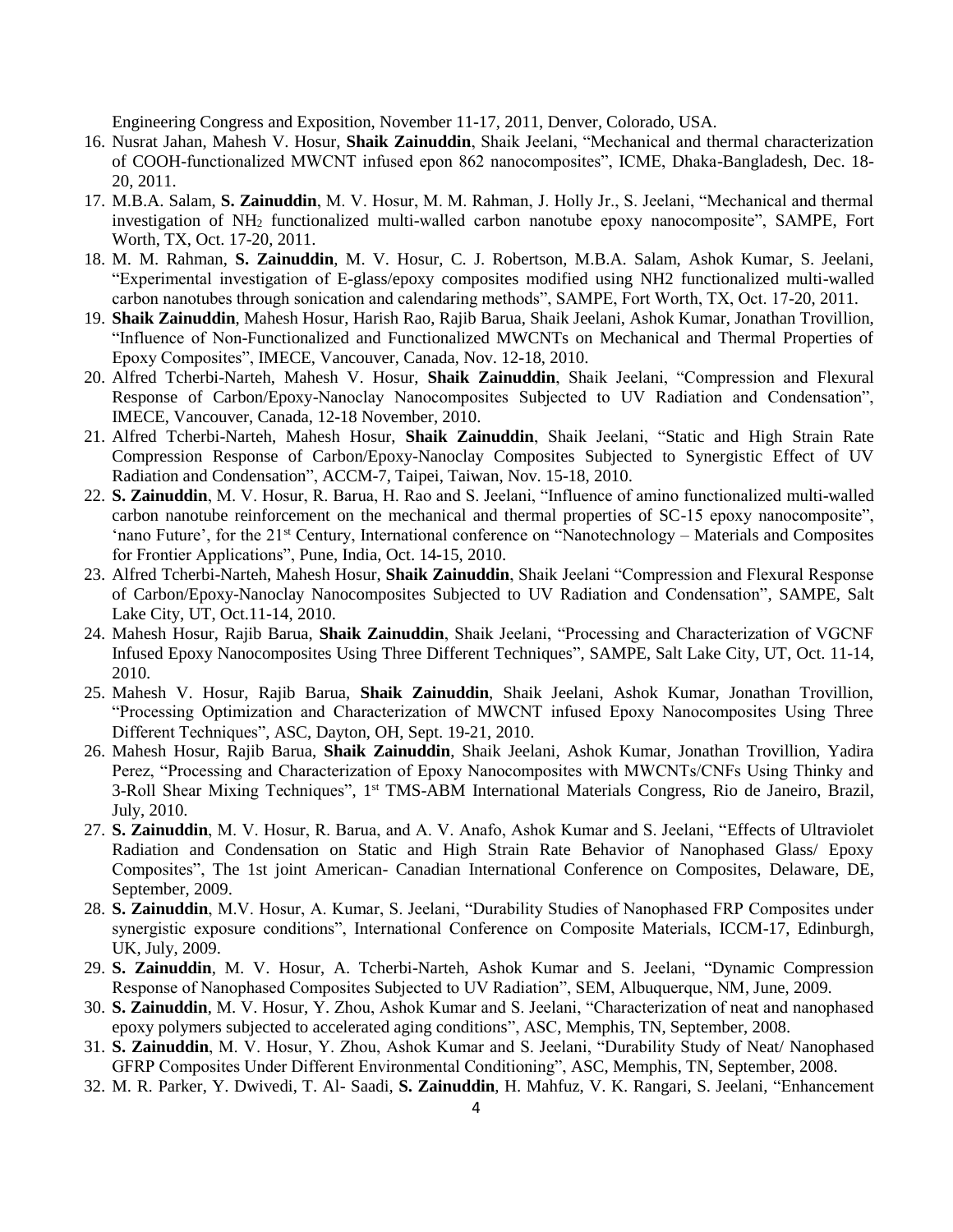of mechanical properties of epoxy- based nanocomposites using high magnetic fields", ICM Conference, Scotland, 2006.

- 33. H. Mahfuz, **S. Zainuddin**, M. F. Uddin, V.K. Rangari, S. Jeelani, M. R. Parker, T. Al- Saadi, "Response of magnetically flocculated nanophased composites under dynamic loading", ASC, Philadelphia, PA, 2005.
- 34. H. Mahfuz, **S. Zainuddin**, M. R. Parker, T. Al-Saadi, "Improvements in high specific strength epoxy-based composites using high magnetic fields", Nanotech, Anaheim, CA, 2005.
- 35. H. Mahfuz, **S. Zainuddin**, V. K. Rangari, S. Jeelani, M. R. Parker, T. Al-Saadi, "Infusion of carbon nanotubes and carbon nanofibers into SC-15 epoxy; An investigation of the influence of high magnetic fields", SAMPE, Anaheim, CA, 2005.
- 36. Mohammed Farid Uddin, Hassan Mahfuz, **Shaik Zainuddin**, Shaik Jeelani, "Anisotropic behavior of rigid polyurethane foam with acicular nanoparticles infusion under high strain rate", ASC, Philadelphia, PA, 2005.
- 37. M. F. Uddin, H. Mahfuz, **S. Zainuddin**, S. Jeelani, "Infusion of spherical and acicular nanoparticles into polyurethane foam and their influences on dynamic performances", SEM, Portland, OR, 2005.

#### **Presentations at National/International Conferences**

- 1. **Shaik Zainuddin**, Mahesh Hosur, Mohamed Uddin, Shannon Stephens**,** "Economical Processing and Property Optimization of Fiber Polymer Nanocomposites," NanoBio Summit, Nov. 9-10, 2017.
- 2. Amari Carter, Farooq Syed, **Shaik Zainuddin**, Shaik Jeelani, "A molecular dynamics simulation approach to predict the elastic properties of Epon 862 composites reinforced with single walled carbon nanotubes," Science and Technology Open House, Montgomery, AL, February 5 2016.
- 3. Farooq Syed, **Shaik Zainuddin**, Amari carter, Mackenzie Matthews, Shaik Jeelani, "Single-walled carbon nanotube added epon 862 nanocomposites: investigating the crosslinking behavior and interfacial properties through molecular dynamics simulations," SAMPE Long Beach California, May 23-26 2016.
- 4. Farooq Syed, **Shaik Zainuddin**, Amari Carter, Shaik Jeelani, "Control and Functionalized Single-Walled Carbon Nanotubes Added Epon 862 Nanocomposites: Investigating the Crosslinking Behavior and Interfacial Properties through Molecular Dynamic Simulations," Science and Technology Open House, Montgomery, AL, February 5 2016.
- 5. Farooq Syed, **Shaik Zainuddin**, Amari Carter, Shaik Jeelani, "Control and Functionalized Single-Walled Carbon Nanotubes Added Epon 862 Nanocomposites: Investigating the Crosslinking Behavior and Interfacial Properties through Molecular Dynamic Simulations," JAR Symposium, Tuskegee, AL, March 17-18 2016.
- 6. Mackenzie Matthews, Farooq Syed, **Shaik Zainuddin**, Shaik Jeelani, "A molecular Dynamics simulation approach to predict the elastic properties of Epon 862 composites reinforced with single/multi-walled carbon nanotubes," ERN Conference, Washington D.C, February 26 2016.
- 7. Fahim Abdulla, **Shaik Zainuddin**, Shaik Shoeib, Mahesh Hosur, Dawen Li, Brittany Terry, Shaik Jeelani, "Jute Bio-Nanocomposites Reinforced With Grafted Halloysite Nanotubes Added PHBV Polymer," SAMPE Long Beach California, May 23-26 2016.
- 8. Chukwuma E. Nweke, **Shaik Zainuddin**, Mahesh Hosur, Shaik Jeelani, "High Temperature Bismaleimide Polymeric Composites for the Air Force Applications," Annual Review Meeting, Air Force Research Lab,Dayton Ohio, September 18-19, 2015.
- 9. Mackenzie Matthews, Farooq Syed, **Shaik Zainuddin**, Shaik Jeelani, "A molecular Dynamics simulation approach to predict the elastic properties of Epon 862 composites reinforced with single/multi-walled carbon nanotubes," Airforce Research Laboratory, Dayton-Ohio September 16 2015.
- 10. Farooq Syed, **Shaik Zainuddin,** Amari Carter, Jamie King, Shaik Jeelani, "A Molecular Dynamics Simulation Approach to Predict the Elastic Properties of Epon 862 Composites reinforced with Carbon Nanotubes," Nano-Bio summit, University of Birmingham October 15-16 2015."
- 11. Farooq Syed, **Shaik Zainuddin,** Amari Carter, Shaik Jeelani, "Investigation of interfacial strength of Epon 862 reinforced with carbon nanotubes through molecular dynamics simulations," Scimeeting, Chicago, IL, November 3-4 2015.
- 12. **Shaik Zainuddin**, Tauhid Arefin, Mahesh Hosur, Shaik Jeelani, Ashok Kumar, "Recovery of low-velocity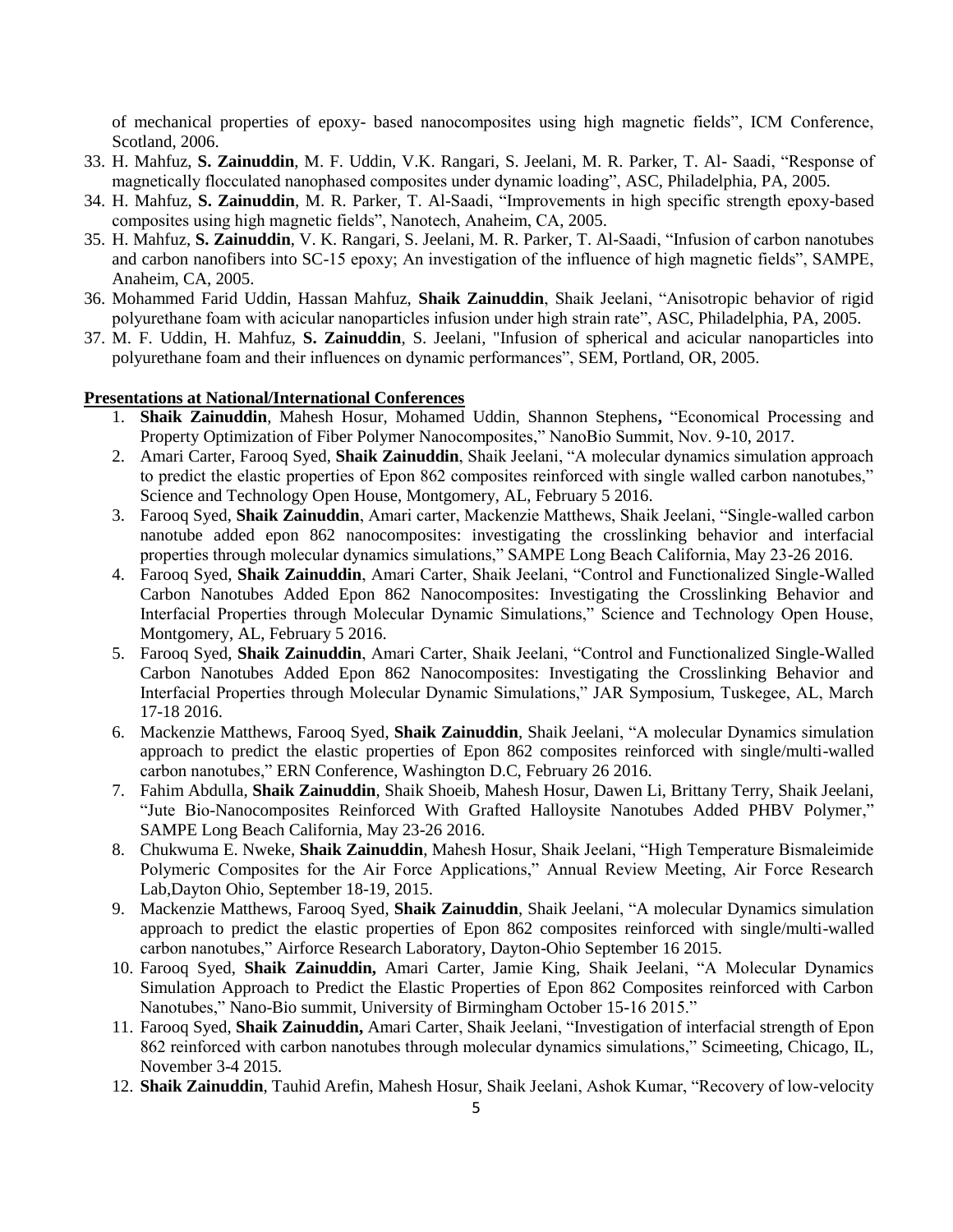impact properties of glass fiber reinforced composites through self-healing technique," Proceeding of IMECE2013, ASME International Mechanical Engineering Congress and Exposition, San Diego, California, Nov. 15-21, 2013,

- 13. M. M. Rahman, **S. Zainuddin**, M. V. Hosur, J.E. Malone, Ashok Kumar, S. Jeelani, "Optimization of low velocity impact properties of e-glass/epoxy composites using plasticizing modifiers" ASME, Houston, Texas, Nov. 9-15, 2012
- 14. M. M. Rahman, **S. Zainuddin**, M. V. Hosur, Ashok Kumar, J. Trovillion, S. Jeelani, "Effect of aminofunctionalized MWCNTs on high velocity impact properties of E-glass/epoxy composites" American Society of Composites conference, Arlington, Texas, Oct. 1-3, 2012.
- 15. M. M. Rahman, **S. Zainuddin**, M. V. Hosur, S. Jeelani, "A study on enhancement of energy absorption capability of glass fiber reinforced epoxy composites using plasticizing modifier" SAMPE, Baltimore, Maryland, May 21-24, 2012.
- 16. Y. Zhou, M. Hosur, S. Jeelani, and **S. Zainuddin**, "Effect of clay on tensile, flex and fatigue behavior of carbon fiber reinforced epoxy," Proceedings of IMECE 20011, 2011 ASME International Mechanical Engineering Congress and Exposition, November 11-17, 2011, Denver, Colorado, USA.
- 17. M. M. Rahman, **S. Zainuddin**, M. V. Hosur, C. J. Robertson, M.B.A. Salam, Ashok Kumar, S. Jeelani, "Experimental investigation of E-glass/epoxy composites modified using NH2 functionalized multi-walled carbon nanotubes through sonication and calendaring methods", SAMPE, Fort Worth, TX, Oct. 17-20, 2011.
- 18. **Shaik Zainuddin**, Mahesh Hosur, Harish Rao, Rajib Barua, Shaik Jeelani, Ashok Kumar, Jonathan Trovillion, "Influence of Non-Functionalized and Functionalized MWCNTs on Mechanical and Thermal Properties of Epoxy Composites", IMECE, Vancouver, Canada, Nov. 12-18, 2010.
- 19. Amir Usher, Mahesh Hosur, Gregory Strawder, **Shaik Zainuddin**, Shaik Jeelani, "Studies on the thermal and mechanical behavior for low density polyurethane foam nanocomposites", IMECE, Vancouver, Canada, Nov. 12-18, 2010.
- 20. Mahesh V. Hosur, Rajib Barua, **Shaik Zainuddin**, Shaik Jeelani, Ashok Kumar, Jonathan Trovillion, "Processing Optimization and Characterization of MWCNT infused Epoxy Nanocomposites Using Three Different Techniques", ASC, Dayton, OH, Sept. 19-21, 2010.
- 21. M.V. Hosur, A. Agubra, **S. Zainuddin**, S. Jeelani, "Effect of Processing Methods on the Mechanical Behavior of Nanoclay infused Epoxy/ Glass Nanocomposites", 16<sup>th</sup> U.S. National Congress of Theoretical and Applied Mechanics Conference, Penn state, PA, June 27-July 2, 2010.
- 22. **S. Zainuddin**, M. V. Hosur, R. Barua, and A. V. Anafo, Ashok Kumar and S. Jeelani, "Effects of Ultraviolet Radiation and Condensation on Static and High Strain Rate Behavior of Nanophased Glass/ Epoxy Composites", The 1st joint American- Canadian International Conference on Composites, Delaware, DE, September, 2009.
- 23. **S. Zainuddin**, M. V. Hosur, A. Tcherbi-Narteh, Ashok Kumar and S. Jeelani, "Dynamic Compression Response of Nanophased Composites Subjected to UV Radiation", SEM, Albuquerque, NM, June, 2009.
- 24. **S. Zainuddin**, M. V. Hosur, Y. Zhou, Ashok Kumar and S. Jeelani, "Characterization of neat and nanophased epoxy polymers subjected to accelerated aging conditions", ASC, Memphis, TN, September, 2008.
- 25. **S. Zainuddin**, M. V. Hosur, Y. Zhou, Ashok Kumar and S. Jeelani, "Durability Study of Neat/ Nanophased GFRP Composites Under Different Environmental Conditioning", ASC, Memphis, TN, September, 2008.
- 26. M. R. Parker, Y. Dwivedi, T. Al- Saadi, **S. Zainuddin**, H. Mahfuz, V. K. Rangari, S. Jeelani, "Enhancement of mechanical properties of epoxy- based nanocomposites using high magnetic fields", ICM Conference, Scotland, 2006.
- 27. H. Mahfuz, **S. Zainuddin**, M. F. Uddin, V.K. Rangari, S. Jeelani, M. R. Parker, T. Al- Saadi, "Response of magnetically flocculated nanophased composites under dynamic loading", ASC, Philadelphia, PA, 2005.
- 28. H. Mahfuz, **S. Zainuddin**, M. R. Parker, T. Al-Saadi, "Improvements in high specific strength epoxy-